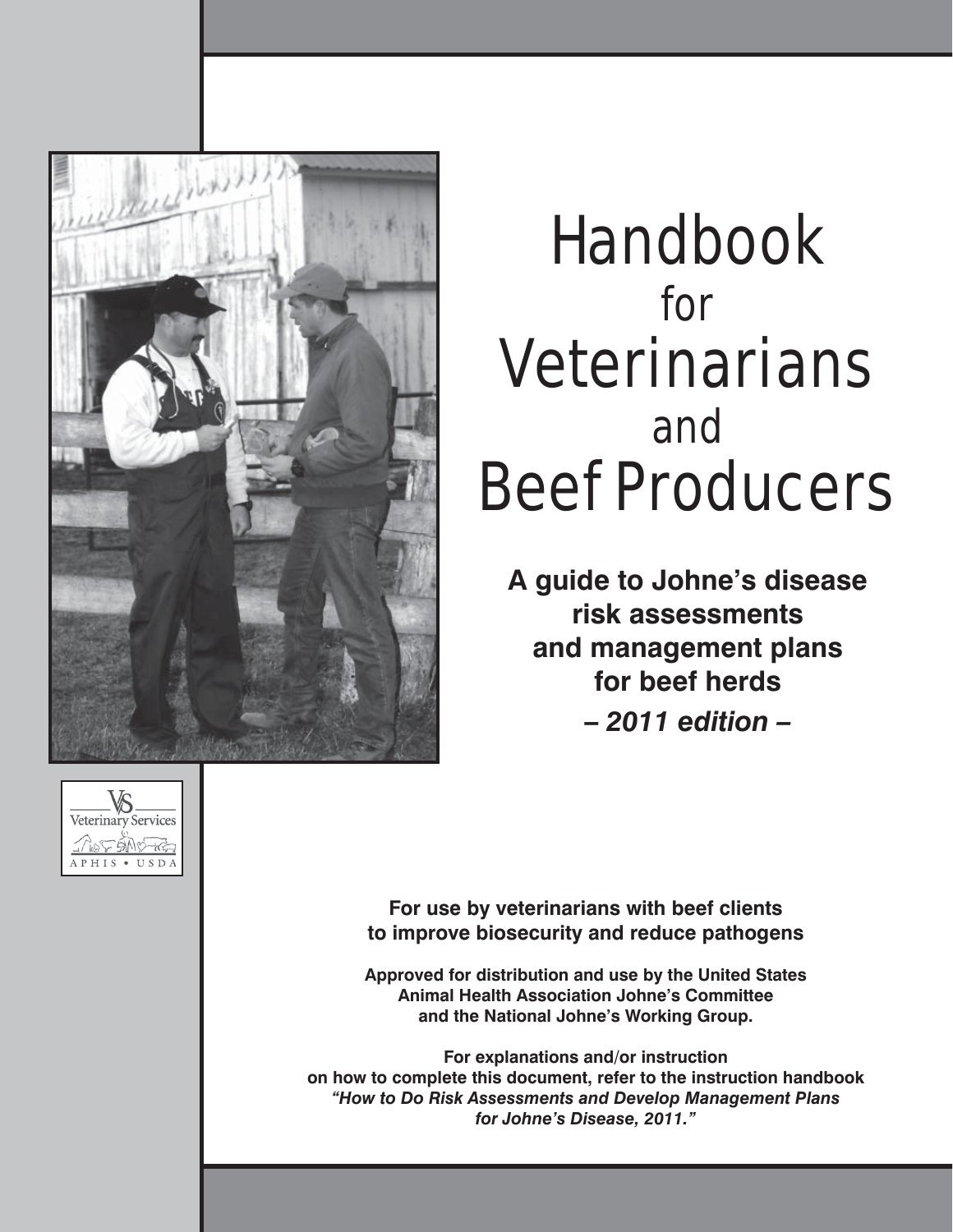#### Acknowledgements

This Manual is an evolution from previous editions used to complete risk assessments and develop management plans to prevent or control Johne's disease in cattle herds for the Voluntary Bovine Johne's Disease Control Program.

The First Edition was designed and edited by C.A. Rossiter, Burhans Poulin Grain, Inc., Newport, Vt. D. Hansen, Oregon State University L.J. Hutchinson, The Pennsylvania State University R.H. Whitlock, University of Pennsylvania

The Second Edition was designed and edited by C.A. Rossiter, Burhans Poulin Grain, Inc., Newport, Va. D. Hansen, Oregon State University R.H. Whitlock, University of Pennsylvania Centers for Epidemiology and Animal Health, NAHMS Staff

The First and Second Editions were reviewed and approved for distribution by the National Johne's Working Group (NJWG) and the Johne's Disease Committee of the United States Animal Health Association (USAHA).

The Third Edition, 2003, was designed, edited and reviewed by members of the USAHA Risk Assessment, Herd Management and Education Standards Task Force for the Voluntary Bovine Johne's Disease Control Program:

Don Hanson, CVM, Oregon State University (Chair) Christine Rossiter Burhans, Poulin Grain, Inc, Newport, Vt. Michael Carter, National JD Program Coordinator, USDA/APHIS/VS Michael Dalrymple, USDA/APHIS/VS, CEAH Karen Jordan, Private Practice, Silver City, N.C. Pepi Leids, Field Veterinarian, NYS Division Animal Industry, New York Brian McCluskey, USDA/APHIS/VS, CEAH Brad Peterson, District Veterinarian Department of Agriculture, Minnesota Allen Roussel, CVM, Texas A&M University

The Fourth Edition, 2011, was designed, edited, reviewed and approved for distribution by the Johne's Disease Committee of the United States Animal Health Association (USAHA) and National Johne's Disease Education Initiative:

Dean Goeldner, National Johne's Disease Program Coordinator, USDA/APHIS/VS Elisabeth Patton, Chair of USAHA Committee on Johne's Disease, Wisconsin Dept. of Agriculture, Trade and Consumer Protection, Animal Health Division

Randy Wheeler, Vice Chair of USAHA Committee on Johne's Disease, Iowa Department of Agriculture & Land Stewardship

Gretchen M. May, Wisconsin Dept. of Agriculture, Trade and Consumer Protection, Animal Health Division Teres Lambert, National Johne's Disease Education Initiative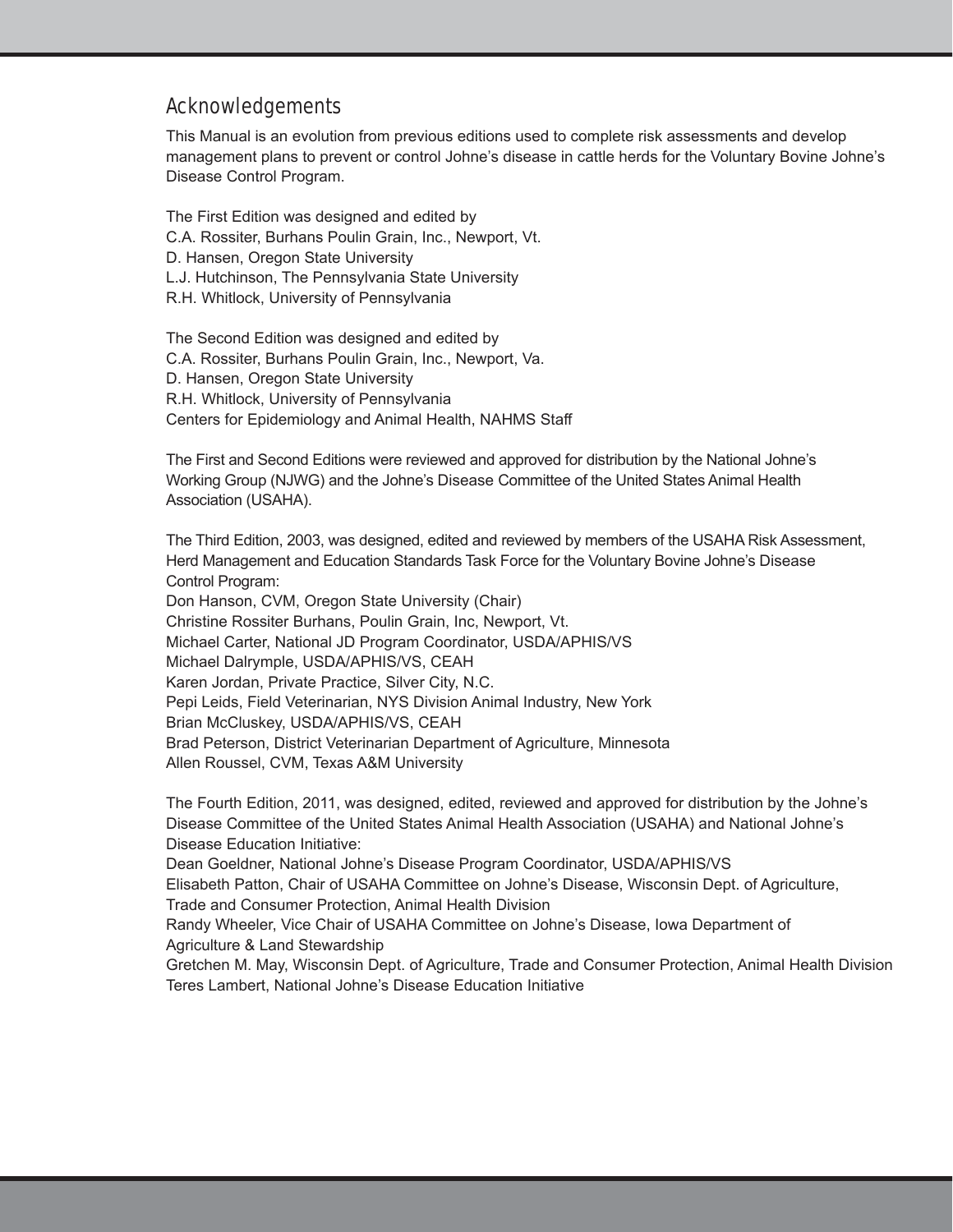#### Current Herd Health Status and Concerns (Filling out this page is optional)

Collecting this information will provide input that is important to consider when implementing the elements of the Johne's disease prevention or control plan. The format used shows the farm's performance-limiting health issues and the level of concern the owner has for them. Many of the potential health and production problems listed below may already be addressed by the owner. The final Johne's disease management plan should blend with these current performance-limiting health issues and concerns.

Fill in requested information, circle choice (Satisfactory/Unsatisfactory) or specify the incidence (or level of concern or priority) by checking  $U$ , 1, 2 or 3 in the box next to the specific disease.

- 
- **U** = Unknown incidence or concern **2** = Moderate incidence, may be a concern
- 
- **1** = OK, low incidence, not a concern **3** = Significant increase, unsatisfactory, needs attention

| <b>Suckling Calf Health and Disease</b>             |              |                |   |              |                |             |
|-----------------------------------------------------|--------------|----------------|---|--------------|----------------|-------------|
| Pre-wean mortality (Last 12 months)                 |              |                |   |              |                |             |
| Calf vigor                                          | Satisfactory | Unsatisfactory |   |              |                |             |
| Calf growth                                         | Satisfactory | Unsatisfactory |   |              |                |             |
| Scours                                              |              |                | U | 1            | $\overline{2}$ | 3           |
| Pneumonia                                           |              |                | U | 1            | $\overline{2}$ | $\mathsf 3$ |
| Other                                               |              |                | U | 1            | $\overline{2}$ | 3           |
| Weaned Heifer and Bull Health and Disease           |              |                |   |              |                |             |
| Growth                                              | Satisfactory | Unsatisfactory |   |              |                |             |
| Heifers age at 1st calving (months)                 |              |                |   |              |                |             |
| Breeding soundness (bulls)                          | Satisfactory | Unsatisfactory |   |              |                |             |
| Breeding program (heifers)                          | Satisfactory | Unsatisfactory |   |              |                |             |
| Pneumonia                                           |              |                | U | 1            | 2              | 3           |
| Parasitism                                          |              |                | U | $\mathbf{1}$ | $\overline{2}$ | 3           |
| Other                                               |              |                | Ū | $\mathbf{1}$ | $\overline{2}$ | 3           |
| Periparturient Disease in Cows and 1st Calf Heifers |              |                |   |              |                |             |
| <b>Grass Tetany</b>                                 |              |                | U | 1            | 2              | 3           |
| Retained Placenta                                   |              |                | U | $\mathbf{1}$ | $\overline{2}$ | 3           |
| Dystocia Trauma                                     |              |                | U | 1            | 2              | 3           |
| Prolapses (Specify type)                            |              |                | U | 1            | 2              | 3           |
| Other                                               |              |                | U | 1            | 2              | 3           |
| <b>Culling Information and Incidence</b>            |              |                |   |              |                |             |
| Overall cull rate                                   |              |                |   |              |                |             |
| Cull rate in 1st calf heifers                       |              |                |   |              |                |             |
| Age-related                                         |              |                | U | 1            | 2              | 3           |
| Open                                                |              |                | U | 1            | $\overline{2}$ | $\mathsf 3$ |
| Injury-related                                      |              |                | U | 1            | $\overline{2}$ | 3           |
| Low calf weaning weight                             |              |                | U | 1            | $\overline{2}$ | 3           |
| Complications from dystocia                         |              |                | U | 1            | $\overline{2}$ | 3           |
| Other                                               |              |                | U | $\mathbf{1}$ | $\overline{2}$ | 3           |
| <b>Infectious Disease</b>                           |              |                |   |              |                |             |
| Calves weaned as % of bred cows and heifers         |              |                |   |              |                |             |
| Bred but open cows/heifers or Abortions/year        |              |                |   |              |                |             |
| Johne's disease                                     |              |                | U | 1            | 2              | 3           |
| <b>Bovine Viral Diarrhea</b>                        |              |                | U | $\mathbf{1}$ | $\overline{2}$ | 3           |
| Clostridial infection                               |              |                | U | 1            | 2              | 3           |
| Campylobacteriosis                                  |              |                | U | 1            | $\overline{2}$ | 3           |
| Trichomoniasis                                      |              |                | U | 1            | $\overline{2}$ | 3           |
| Other                                               |              |                | U | 1            | $\overline{c}$ | 3           |
| <b>Reproduction Performance</b>                     |              |                |   |              |                |             |
| Heat detection (If applicable)                      |              |                |   |              |                |             |
| Conception rate (If applicable)                     |              |                |   |              |                |             |
| Pregnancy rate                                      |              |                |   |              |                |             |
| Natural service<br>Artificial insemination          | (Circle one) |                |   |              |                |             |
| Other related concerns                              |              |                |   |              |                |             |
|                                                     |              |                |   |              |                |             |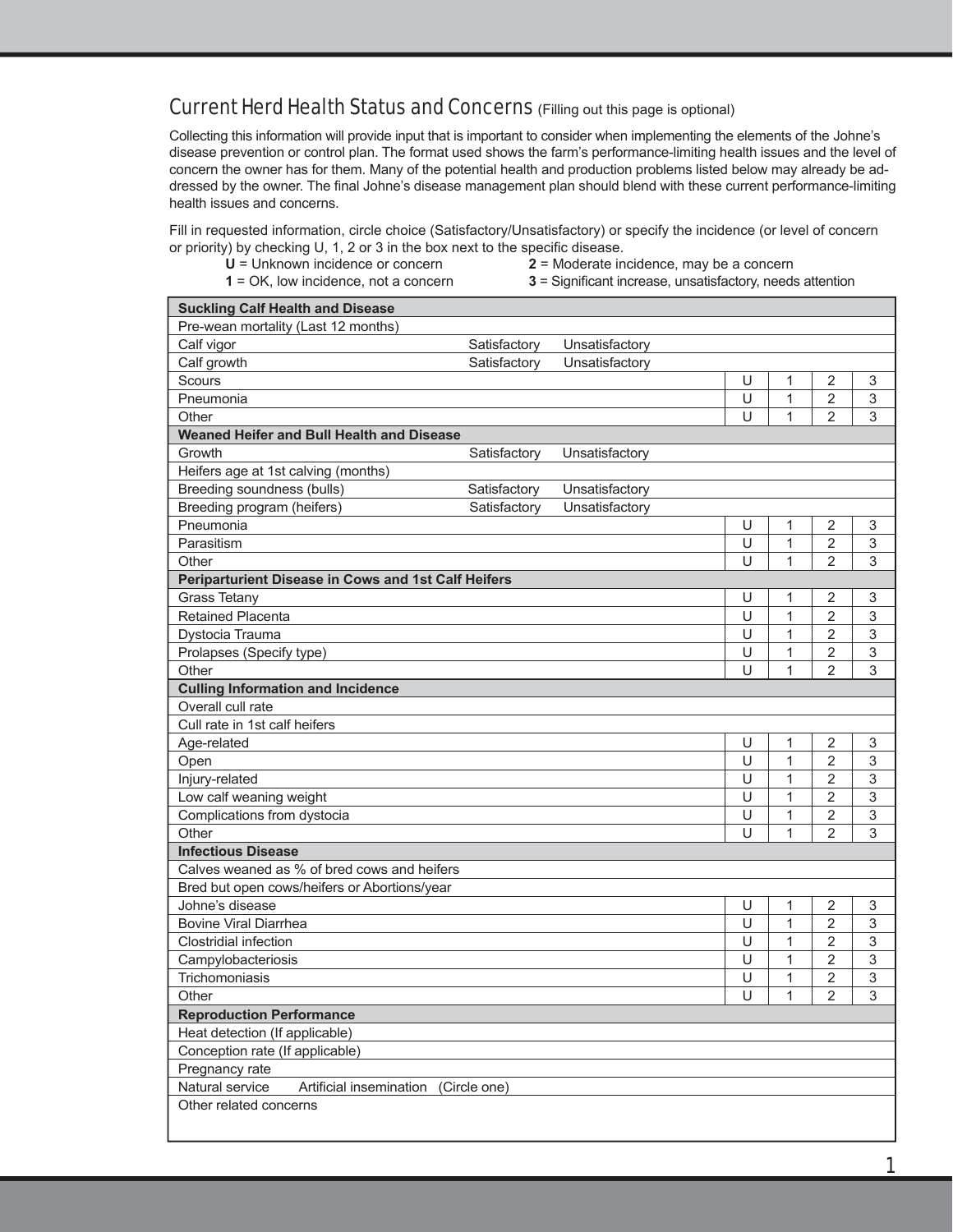### Johne's Disease Beef Risk Assessment Form

Legal Entity Name/Herd Owner's Name \_\_\_\_\_\_\_\_\_\_\_\_\_\_\_\_\_\_\_\_\_\_\_\_\_\_\_\_\_\_\_\_\_\_\_\_\_\_\_\_\_\_\_\_\_\_\_\_\_\_\_\_\_\_\_\_\_\_\_\_\_\_

Veterinarian \_\_\_\_\_\_\_\_\_\_\_\_\_\_\_\_\_\_\_\_\_\_\_\_\_\_\_\_\_\_\_\_\_\_\_\_\_\_\_\_\_\_\_\_\_\_\_\_\_\_\_Date \_\_\_\_\_\_\_\_\_\_\_\_\_\_\_\_\_\_\_\_\_\_\_\_\_\_\_\_\_

Herd Owner's Address \_\_\_\_\_\_\_\_\_\_\_\_\_\_\_\_\_\_\_\_\_\_\_\_\_\_\_\_\_\_\_\_\_\_\_\_\_\_\_\_\_\_\_\_\_\_\_\_\_\_\_\_\_\_\_\_\_\_\_\_\_\_\_\_\_\_\_\_\_\_\_\_\_\_\_\_

| <b>Herd Management History</b>                                                                                      |                                                  |                                                |                                  |                        |              |              |
|---------------------------------------------------------------------------------------------------------------------|--------------------------------------------------|------------------------------------------------|----------------------------------|------------------------|--------------|--------------|
| Herd Status (circle one):                                                                                           |                                                  | Johne's disease vaccinating herd? (circle one) |                                  |                        |              |              |
| Unknown<br>Known +                                                                                                  | Johne's Disease Program                          |                                                | No Yes<br>If "yes," year started |                        |              |              |
| If Johne's Disease Program, indicate level: 1 2 3 4 5 6                                                             |                                                  |                                                |                                  |                        |              |              |
| How long has the<br>What percent of the<br>herd been here?<br>current herd was<br>purchased?                        |                                                  | Animals other than cattle                      |                                  |                        |              |              |
| Age/Source/Date of youngest clinical Johne's disease case<br>Age/Source/Date of first clinical Johne's disease case |                                                  |                                                |                                  |                        |              |              |
| Short-Term Goals<br>Long-Term Goals                                                                                 |                                                  |                                                |                                  |                        |              |              |
| If animals raised elsewhere and return, describe how biosecurity is maintained                                      |                                                  |                                                |                                  |                        |              |              |
|                                                                                                                     | Health prerequisites required for herd additions |                                                |                                  |                        |              |              |
|                                                                                                                     | Cows<br>(>36 mos.)                               | First-Calf<br><b>Heifers</b>                   | <b>Bred</b><br><b>Heifers</b>    | Open<br><b>Heifers</b> | <b>Bulls</b> | <b>Total</b> |
| Inventory                                                                                                           |                                                  |                                                |                                  |                        |              |              |
| Johne's disease clinical cases last 12 months                                                                       |                                                  |                                                |                                  |                        |              |              |
| Total number culled and died in last 12<br>months (any reason)                                                      |                                                  |                                                |                                  |                        |              |              |

Comments on clinical cases:

If renewal risk assessment & management plan (RAMP), what management changes have been made since last risk assessment?

| Low                                                                                                                                                                      | <b>Moderate</b><br>Place an X on the line above where you estimate the herd prevalence of Johne's disease might be.<br>Consider number, age and timeframe of clinical cases for estimating prevalence of Johne's disease in the herd.<br>You may also use information from boxes below to help estimate herd prevalence. | High                                                                                                                                                                                                                                |
|--------------------------------------------------------------------------------------------------------------------------------------------------------------------------|--------------------------------------------------------------------------------------------------------------------------------------------------------------------------------------------------------------------------------------------------------------------------------------------------------------------------|-------------------------------------------------------------------------------------------------------------------------------------------------------------------------------------------------------------------------------------|
| Low                                                                                                                                                                      | <b>Moderate</b>                                                                                                                                                                                                                                                                                                          | <b>High</b>                                                                                                                                                                                                                         |
| . No or rare clinical cases.<br>• Clinical only in purchased animals.<br>• ~< 5% test prevalence mostly in<br>older animals.<br>• Excellent management and<br>sanitation | • Few clinical cases in home-reared<br>animals.<br>• Recent history of 2%-5% clinicals/year.<br>• ~6%-19% test prevalence mixed group.<br>• Management allowed for some<br>contact of weaned young stock with<br>manure or older animals.                                                                                | • Frequent in home-reared animals.<br>• Increasing clinical cases.<br>• Decreasing age of clinicals.<br>• ~ > 20% test prevalence mixed group.<br>• Severe risks exist for contact of young<br>stock with manure of mature animals. |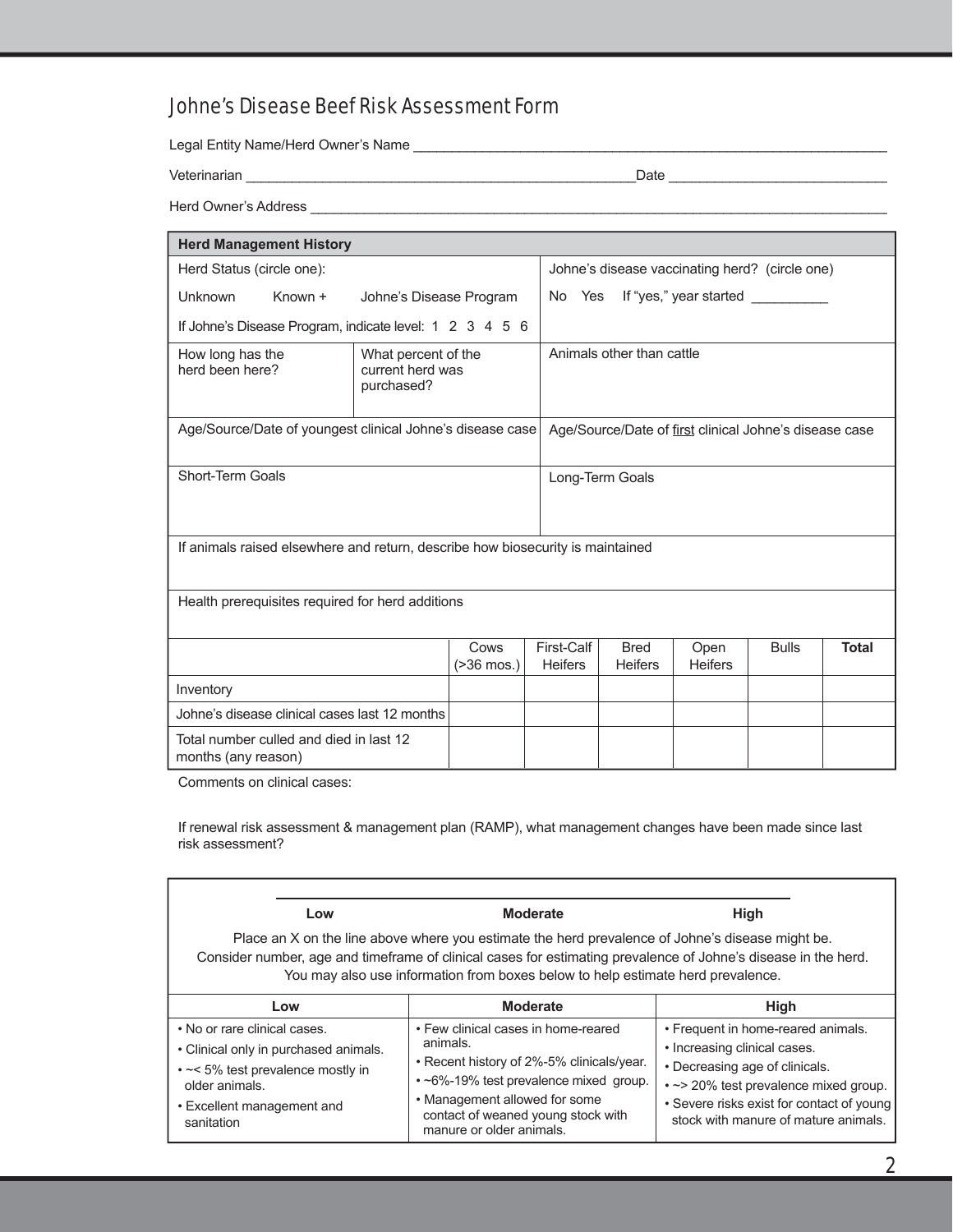#### Risk Assessment Scores *(based on visual observation of each environment and owner responses)*

Estimate the risk for fecal/oral and colostrum/milk disease spread, or gap in farm's biosecurity, for each management practice. Follow the logical order. *Observe Proper Biosecurity!* Note how current management conditions differ from past. Ideally producer & veterinarian score risks independently, then compare and discuss relative importance in the development of a management plan. See Step 3 in the "How to Do" instructional handbook for guidelines to completing area risk assessments.

| A. Calving Area Risk Factors<br>Write in herd score at right. 0 is lowest risk, 10 is highest risk. | <b>Max</b><br><b>Score</b> | <b>Herd</b><br><b>Score</b> |                         | <b>Comments</b> |
|-----------------------------------------------------------------------------------------------------|----------------------------|-----------------------------|-------------------------|-----------------|
| 1. Multiple animal use [Single use pen $\rightarrow$ Very crowded calving area]                     | 10                         |                             |                         |                 |
| 2. Manure build up risk for calf ingestion [Clean dry $\rightarrow$ Dirty wet]                      | 10                         |                             |                         |                 |
| 3. Manure soiled udders / legs [Never $\rightarrow$ Always]                                         | 10                         |                             |                         |                 |
| 4. Presence of Johne's disease clinicals / suspects [Never $\rightarrow$ Always]                    | 10                         |                             |                         |                 |
| <b>Risk Sub-total</b>                                                                               | 40                         |                             |                         |                 |
| Estimate risk of spreading Johne's disease (Please circle one): Very Low                            | Low                        |                             | High<br><b>Moderate</b> | Very High       |

| <b>B. Nursing Calf Risk Factors</b><br>Write in herd score at right. 0 is lowest risk, 10 is highest risk.                     | <b>Max</b><br><b>Score</b> | <b>Herd</b><br><b>Score</b> | <b>Comments</b>                      |
|--------------------------------------------------------------------------------------------------------------------------------|----------------------------|-----------------------------|--------------------------------------|
| 1. Cow/calf pairs kept with Johne's disease clinical or suspect animals<br>[Never $\rightarrow$ Frequently]                    | 10                         |                             |                                      |
| 2. Manure build up risk for calf ingestion [Clean dry $\rightarrow$ High manure load]                                          | 10                         |                             |                                      |
| 3. Possible manure contamination of water: by cows, traffic splatter,<br>equipment or people. [Never $\rightarrow$ Frequently] | 10                         |                             |                                      |
| 4. Possible manure contamination of feed: by cows, traffic splatter,<br>equipment or people. [Never $\rightarrow$ Frequently]  | 10                         |                             |                                      |
| 5. Calves exposed to sick cows [Never $\rightarrow$ Frequently]                                                                | 10                         |                             |                                      |
| <b>Risk Sub-total</b>                                                                                                          | 50                         |                             |                                      |
| Estimate risk of spreading Johne's disease (Please circle one): Very Low                                                       | Low                        |                             | High<br><b>Moderate</b><br>Very High |

| C. Weaned Heifers and Bull Calves Risk Factors<br>Write in herd score at right. 0 is lowest risk, 7 is highest risk.                                 | <b>Max</b><br><b>Score</b> | <b>Herd</b><br><b>Score</b> | <b>Comments</b>                      |
|------------------------------------------------------------------------------------------------------------------------------------------------------|----------------------------|-----------------------------|--------------------------------------|
| 1. Direct contact with cows or their manure. [Never $\rightarrow$ Frequently]                                                                        |                            |                             |                                      |
| 2. Possible manure contamination of feed: stored feed, equipment, from<br>cows, traffic splatter, people or runoff. [Never $\rightarrow$ Frequently] | 7                          |                             |                                      |
| 3. Potential for contamination of water: shared with or by cows,<br>traffic splatter, runoff or people. [Never $\rightarrow$ Frequently]             |                            |                             |                                      |
| 4. Share pasture with cows/bulls [Never $\rightarrow$ Frequently]                                                                                    |                            |                             |                                      |
| 5. Manure spread on forage grazed/harvested same season.<br>[Never $\rightarrow$ Frequently]                                                         | 7                          |                             |                                      |
| <b>Risk Sub-total</b>                                                                                                                                | 35                         |                             |                                      |
| Estimate risk of spreading Johne's disease (Please circle one): Very Low                                                                             | Low                        |                             | High<br><b>Moderate</b><br>Very High |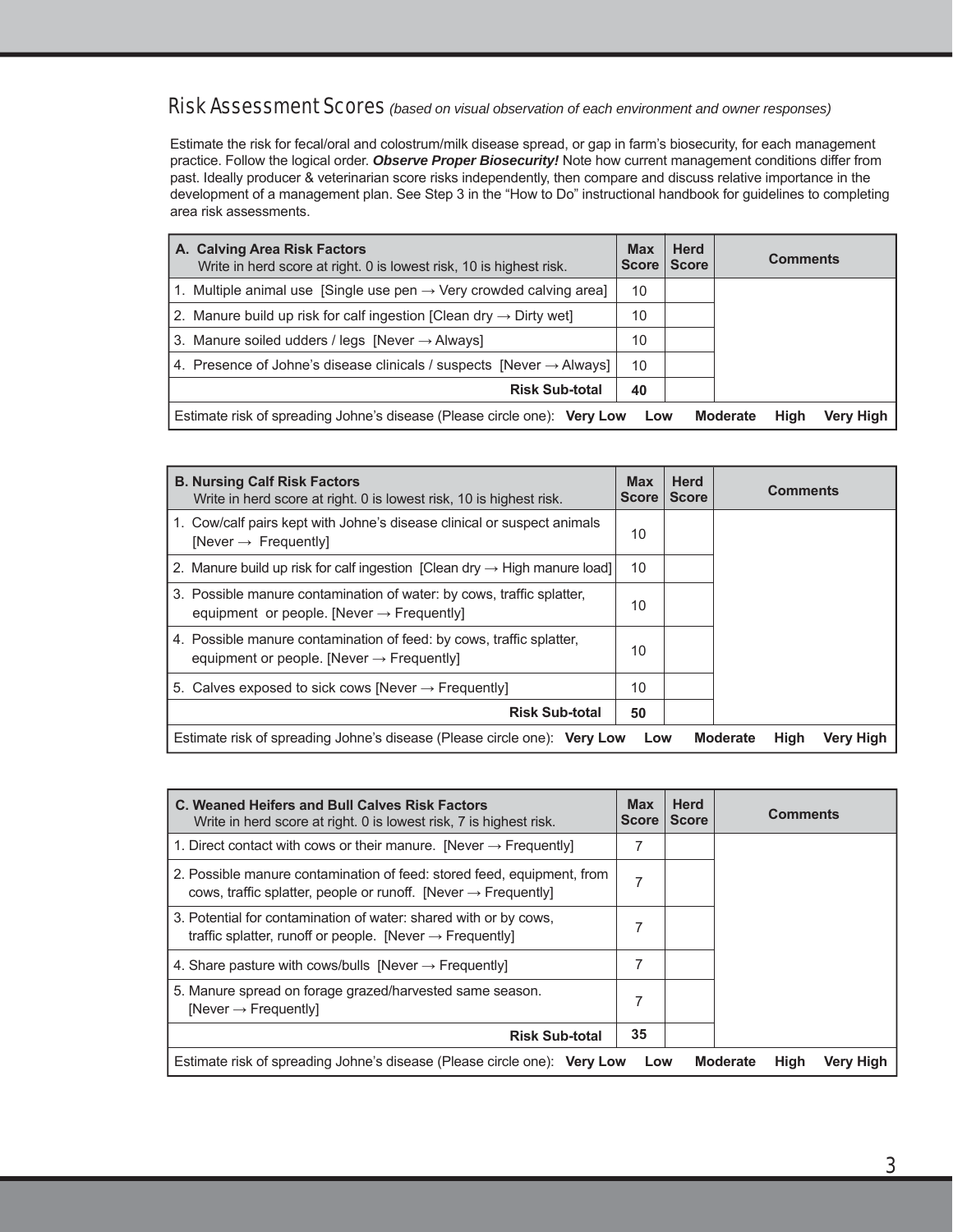## Johne's Disease Beef Risk Assessment Form - Continued

| D. Bred Heifer and Yearling Bull Risk Factors<br>Write in herd score at right. 0 is lowest risk, 5 is highest risk.                                   | <b>Max</b><br><b>Score</b> | <b>Herd</b><br><b>Score</b> |                         | <b>Comments</b> |
|-------------------------------------------------------------------------------------------------------------------------------------------------------|----------------------------|-----------------------------|-------------------------|-----------------|
| 1. Direct contact with cows or their manure. [Never $\rightarrow$ Frequently]                                                                         | 5                          |                             |                         |                 |
| 2. Possible manure contamination of feed: stored feed, equipment, cows,<br>traffic splatter, people or runoff. [Never $\rightarrow$ Frequently]       | 5                          |                             |                         |                 |
| 3. Possible manure contamination of water sources: shared with cows.<br>by cows, traffic splatter, runoff or people. [Never $\rightarrow$ Frequently] | 5                          |                             |                         |                 |
| 4. Share pasture with cows/bulls [Never $\rightarrow$ Frequently]                                                                                     | 5                          |                             |                         |                 |
| 5. Manure spread on forage grazed/harvested same season.<br>[Never $\rightarrow$ Frequently]                                                          | 5                          |                             |                         |                 |
| <b>Risk Sub-total</b>                                                                                                                                 | 25                         |                             |                         |                 |
| Estimate risk of spreading Johne's disease (Please circle one): Very Low                                                                              | Low                        |                             | High<br><b>Moderate</b> | Very High       |

| <b>E. Cow and Bull Risk Factors</b><br>Write in herd score at right. 0 is lowest risk, 4 is highest risk.                                               | <b>Max</b><br><b>Score</b> | <b>Herd</b><br><b>Score</b> | <b>Comments</b> |
|---------------------------------------------------------------------------------------------------------------------------------------------------------|----------------------------|-----------------------------|-----------------|
| 1. Possible cow manure contamination of feed: when fed or stored, by<br>equipment, traffic splatter, runoff or people. [Never $\rightarrow$ Frequently] | 4                          |                             |                 |
| 2. Possible manure contamination of water: by cows, traffic splatter,<br>runoff, people. [Never $\rightarrow$ Frequently]                               | 4                          |                             |                 |
| 3. Direct access to accumulated or stored manure. [Never $\rightarrow$ Frequently]                                                                      | 4                          |                             |                 |
| 4. Manure spread on forage grazed or harvested the same season.<br>[As above]                                                                           | 4                          |                             |                 |
| <b>Risk Sub-total</b>                                                                                                                                   | 16                         |                             |                 |
| Estimate risk of spreading Johne's disease (Please circle one):<br>Low                                                                                  |                            | <b>Moderate</b>             | High            |

| F. Sources of Additions and Replacements*<br>Circle the number in each row that reflects management in the past<br>12 months. Include bulls, ET recipients, other non-dairy cattle and small |                |          | <b>Number of Animals</b> |           |       |
|----------------------------------------------------------------------------------------------------------------------------------------------------------------------------------------------|----------------|----------|--------------------------|-----------|-------|
| ruminant additions on the property. Maximum score is 60.                                                                                                                                     | $1 - 5$        | $6 - 12$ | $13 - 20$                | $21 - 50$ | $>50$ |
| 1. Get additions or replacements from Level 3-6 classified herds                                                                                                                             | 0              | 2        | 4                        | 6         | 8     |
| 2. Get additions or replacements from Level 1-2 classified herds                                                                                                                             | 10             | 11       | 12                       | 13        | 14    |
| 3. From single source non-tested or non-program herds                                                                                                                                        | 22<br>23<br>20 |          | 26                       | 28        |       |
| 4. From multiple sources non-tested or non-program herds or markets                                                                                                                          | 30<br>36<br>34 |          | 38                       | 40        |       |
| Estimate risk of spreading Johne's disease (Please circle one): Very Low<br>Very High<br><b>Moderate</b><br><b>High</b><br>Low                                                               |                |          |                          |           |       |
| Comments– Include information about planned additions and replacements from outside sources over                                                                                             |                |          |                          |           |       |

**the next 12 months.**

*\* If the herd is truly closed, this area is given a score of "0".*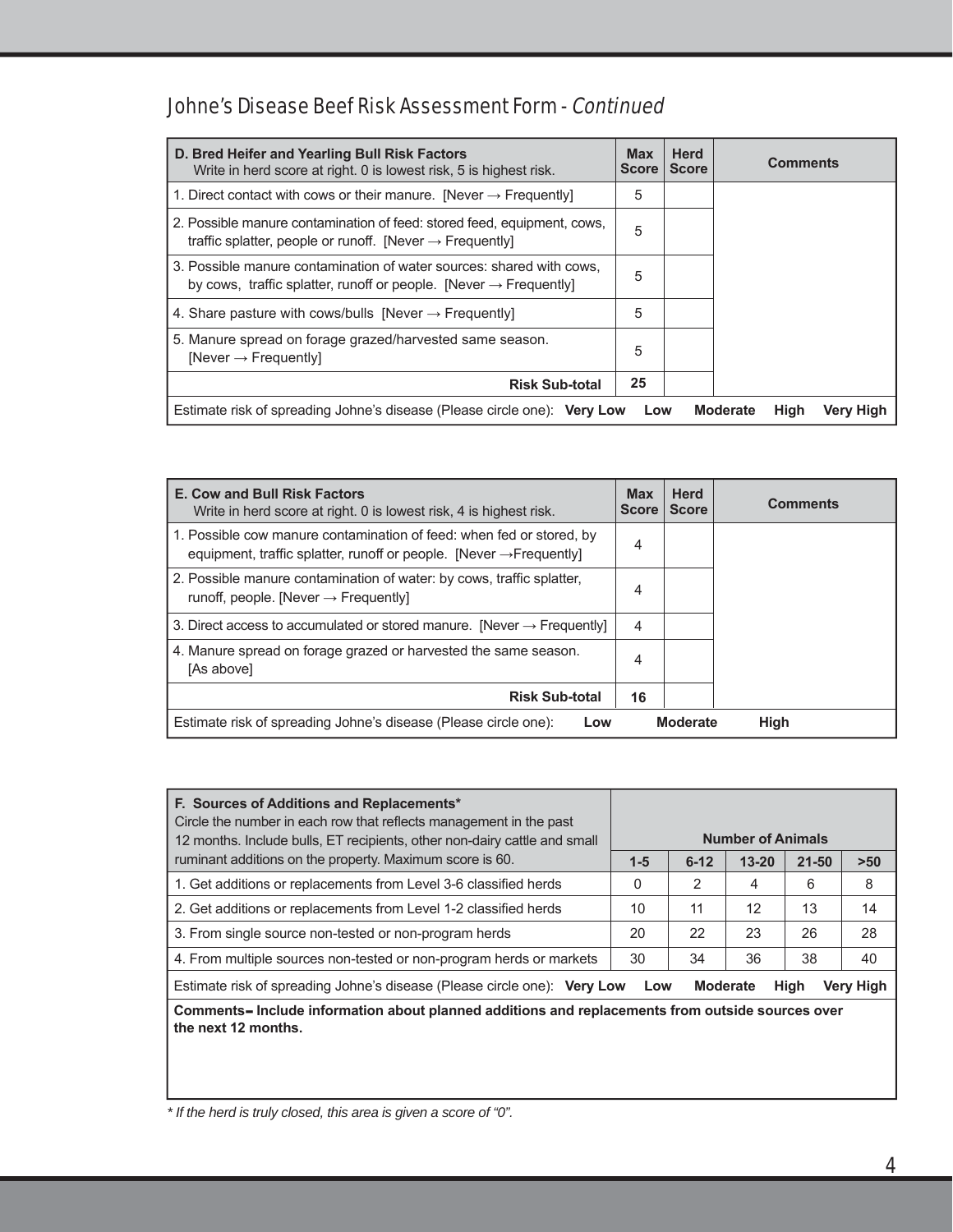#### Risk Assessment Summary

Completing this table is optional. However, calculating the herd scores for each area as a percent of the area's maximum score and as a percent of the herd's total score will highlight the top risk areas to address in the farm plan.

| <b>Risk Factor Areas</b>   | <b>Maximum</b><br><b>Score</b> | <b>Your Herd</b><br><b>Score</b> | Each Area Herd Score/<br>Each Area Maximum Score (%) | Each Area Herd Score/<br>Your Total Herd Score (%) |
|----------------------------|--------------------------------|----------------------------------|------------------------------------------------------|----------------------------------------------------|
| Calving Area               | 40                             |                                  |                                                      |                                                    |
| Pre-weaned calves          | 50                             |                                  |                                                      |                                                    |
| Post-weaned calves         | 35                             |                                  |                                                      |                                                    |
| Bred heifers & yrlg. bulls | 25                             |                                  |                                                      |                                                    |
| Cows & bulls               | 16                             |                                  |                                                      |                                                    |
| Additions/Replacements     | 60                             |                                  |                                                      |                                                    |
| <b>Total</b>               | 226                            |                                  |                                                      |                                                    |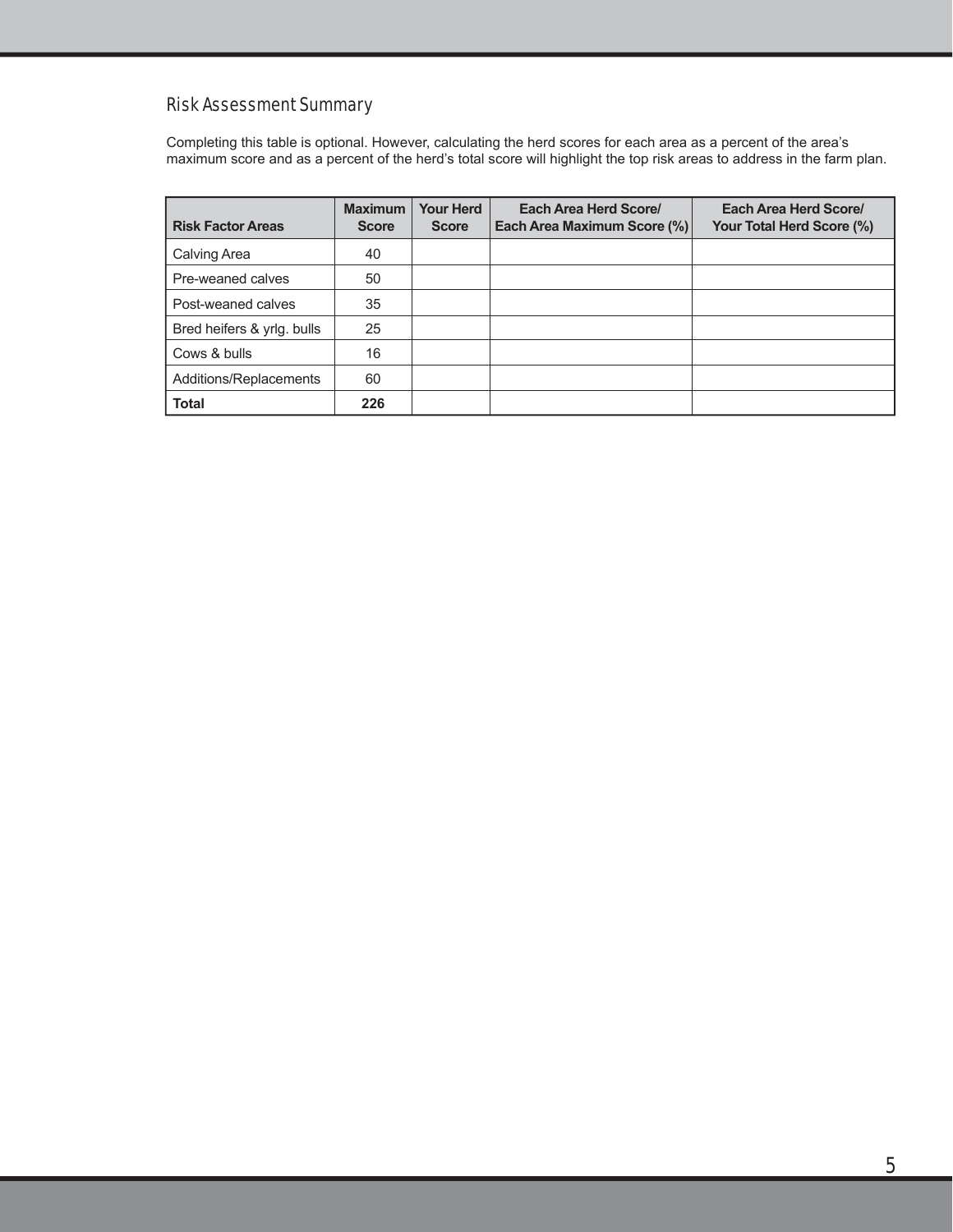Management Recommendations for Your Farm (Based on the score sheet on the previous pages).

**A '' in a box indicates a change or a reminder is suggested.** 

| A. Calving area |                                                                                                                        |
|-----------------|------------------------------------------------------------------------------------------------------------------------|
|                 | Consider individual calving pens. Properly managed calving pens are ideal. Keep clean and put one<br>cow in at a time. |
|                 | Focus on keeping other adult manure away from the calves.                                                              |
|                 | If individual calving pens are not available, be sure to keep the calving area as clean and dry as possible.           |
|                 | Do not use calving pens for sick cows, Johne's disease positive cows or cows sick with Johne's disease.                |
|                 | Place calf & its mother into as clean as possible cow/calf area, soon after birth. The sooner the better.              |
|                 | Other calving area comments:                                                                                           |

| <b>B. Nursing calves</b> |                                                                                            |
|--------------------------|--------------------------------------------------------------------------------------------|
|                          | Do not feed pooled colostrum or milk. Consider pasteurization if you must feed whole milk. |
|                          | Limit the calf's contact with other adult manure.                                          |
|                          | Keep the cow's udder as clean as possible.                                                 |
|                          | Other nursing calf comments:                                                               |
|                          |                                                                                            |
|                          |                                                                                            |
|                          |                                                                                            |

| C. Weaned heifers & bull calves |                                                                                              |  |
|---------------------------------|----------------------------------------------------------------------------------------------|--|
|                                 | Minimize any contact with adult animals and their manure (including any manure run off).     |  |
|                                 | Avoid & minimize adult manure on buckets, skid loaders, tractors, tires and other equipment. |  |
|                                 | Other weaned heifers & bull comments:                                                        |  |
|                                 |                                                                                              |  |
|                                 |                                                                                              |  |
|                                 |                                                                                              |  |

| D. Bred heifers & young bulls |                                                                                 |  |
|-------------------------------|---------------------------------------------------------------------------------|--|
|                               | Keep these animals separate from the adult animals for as long as possible.     |  |
|                               | Avoid spreading manure on pasture or hay ground, especially in the same season. |  |
|                               | Other bred heifer & young bull comments:                                        |  |
|                               |                                                                                 |  |
|                               |                                                                                 |  |